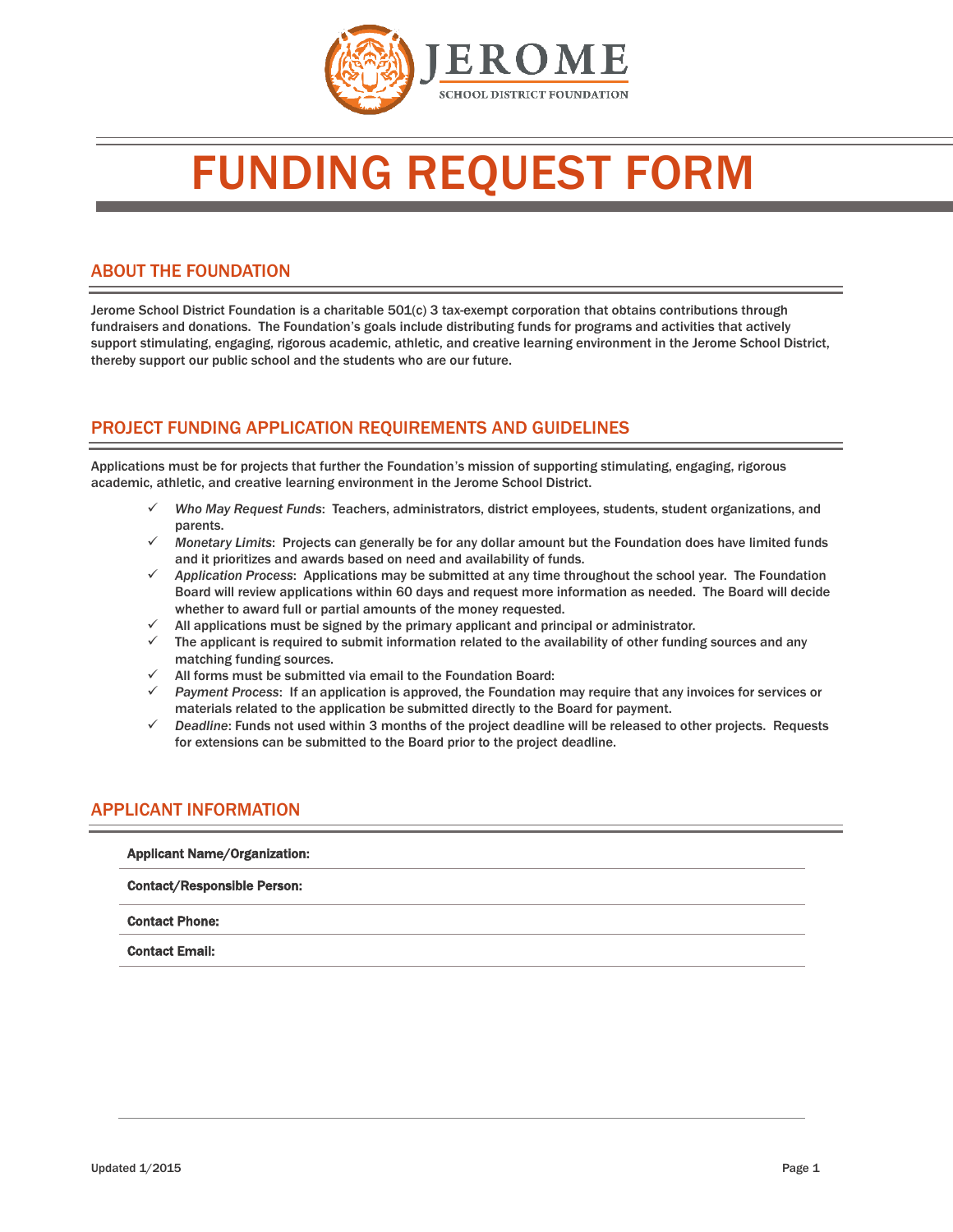

# PROJECT DESCRIPTION

| Please try to be as complete as possible. Use additional pages if necessary.                                                                                  |
|---------------------------------------------------------------------------------------------------------------------------------------------------------------|
| <b>Project Title:</b>                                                                                                                                         |
| <b>Total Amount Requested:</b>                                                                                                                                |
| <b>Describe the Project:</b>                                                                                                                                  |
|                                                                                                                                                               |
|                                                                                                                                                               |
|                                                                                                                                                               |
| Goal: What will the project accomplish? How will it meet current needs?                                                                                       |
|                                                                                                                                                               |
|                                                                                                                                                               |
|                                                                                                                                                               |
|                                                                                                                                                               |
|                                                                                                                                                               |
| Target Population: Which and how many students will benefit from the project?                                                                                 |
|                                                                                                                                                               |
|                                                                                                                                                               |
|                                                                                                                                                               |
|                                                                                                                                                               |
| Duration: How long will the project last? What will be the long-term benefit?                                                                                 |
|                                                                                                                                                               |
|                                                                                                                                                               |
|                                                                                                                                                               |
| <b>Deadline Date:</b><br>$\sqrt{2}$<br><u> 1989 - Johann Stoff, deutscher Stoffen und der Stoffen und der Stoffen und der Stoffen und der Stoffen und der</u> |
|                                                                                                                                                               |
| Additional Information: Is there anything else you would like us to know?                                                                                     |
|                                                                                                                                                               |
|                                                                                                                                                               |